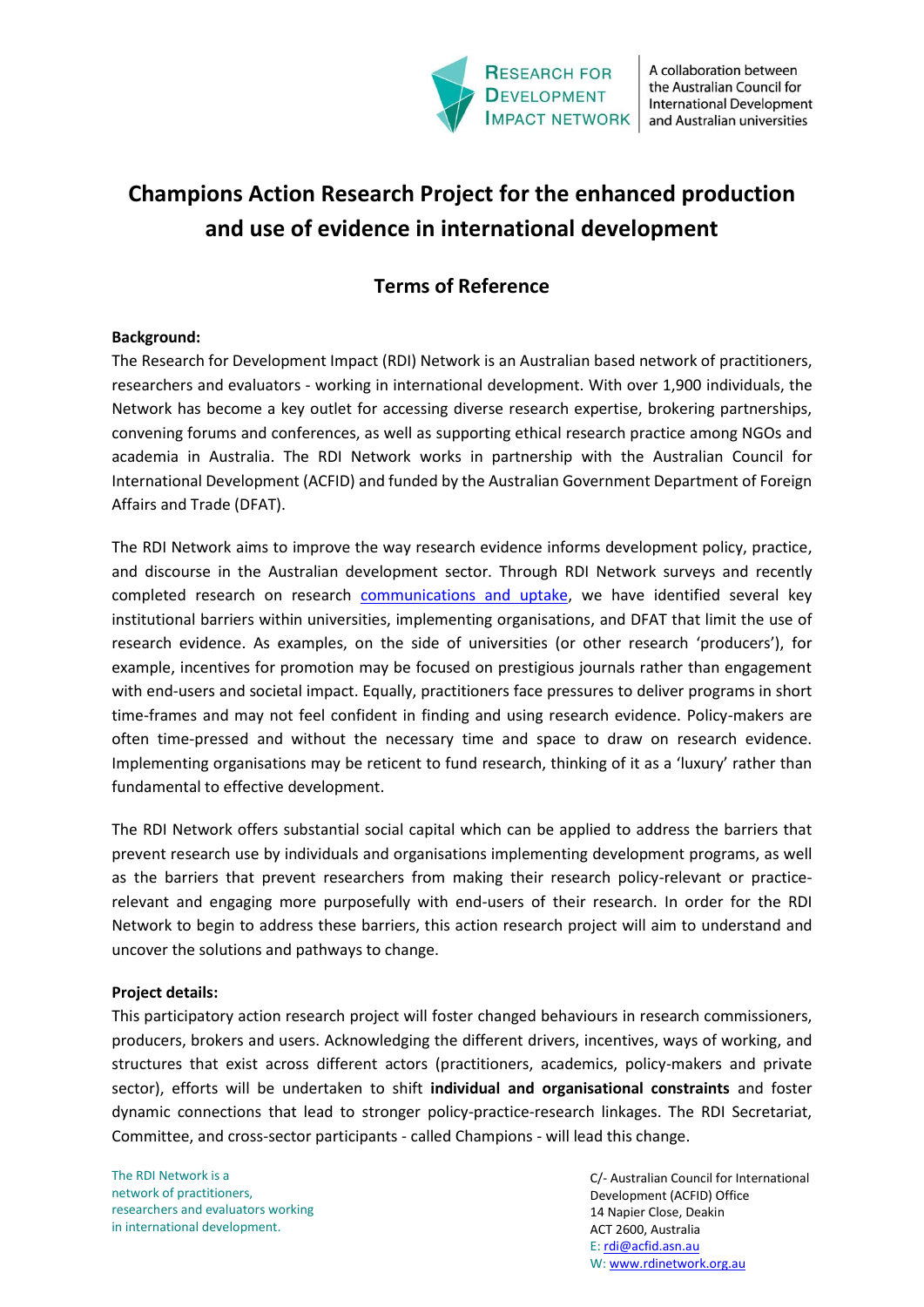Champions will work together in groups of three<sup>1</sup> within participating organisations to identify opportunities and barriers as regards to both individual and organisational incentives and structures that affect the production and use of policy-practice-relevant research. Ideally, a nationally representative sample of approximately 30 individual champions across 10-12 organisations/institutions would be invited to participate. This should include at a minimum, three universities (across different states), three NGOs (with different organisational structures), DFAT and another donor such as MFAT, DFID), and two from the private sector (i.e. managing contractors, consultancy firms). The champions within organisations and across sectors, will support each other to develop a sense of mutual support or brains trust to develop and test solutions, and reflect on 'what worked'. The results will then be shared amongst champions and with the consultant to inform the development of a Recommendations Report and Guidance Document for the sector. In addition, success stories from participating organisations will be shared through RDI Network channels (newsletters, website etc).

The action research should reflect the recommendations identified in the Communication and Uptake Snapshot, mentioned above, which identified several key institutional barriers within universities, implementing organisations, and DFAT that limit the use of research evidence. This project will also interact with another project being run by the RDI Network for a practical toolkit and related materials which build on recommendations aimed at improving the way research evidence informs development policy, practice and discourse in the Australian development sector. This presents a potential opportunity for Champions to use, socialise or apply this toolkit as part of their strategy.

Project outcomes sought:

- Provide leadership to shift the sector towards valuing and using research and evidence, demonstrating that structural barriers can be shifted and overcome.
- Tangible changes or shifts in the approach to production or use of research at the organisational level within participating organisations.
- Changes at the individual level in terms of their capacity built, facilitating change, increasing research uptake and use within sphere of influence of participating individual.

# **Call for Expressions of Interest**

# **Background:**

<u>.</u>

The RDI Network is looking to engage a consultant or consultancy team, to support a number of champions identifying opportunities and barriers in regard to institutional incentives and structures that affect the production and use of policy-practice-relevant research.

 $1$  Three has been selected as an ideal number to ensure mutual support and critical mass within organisations, however flexibility will be provided around this in the case that this is needed, for example, smaller agencies could have two or NGOs that are a part of a consortium could have three consortium staff involved.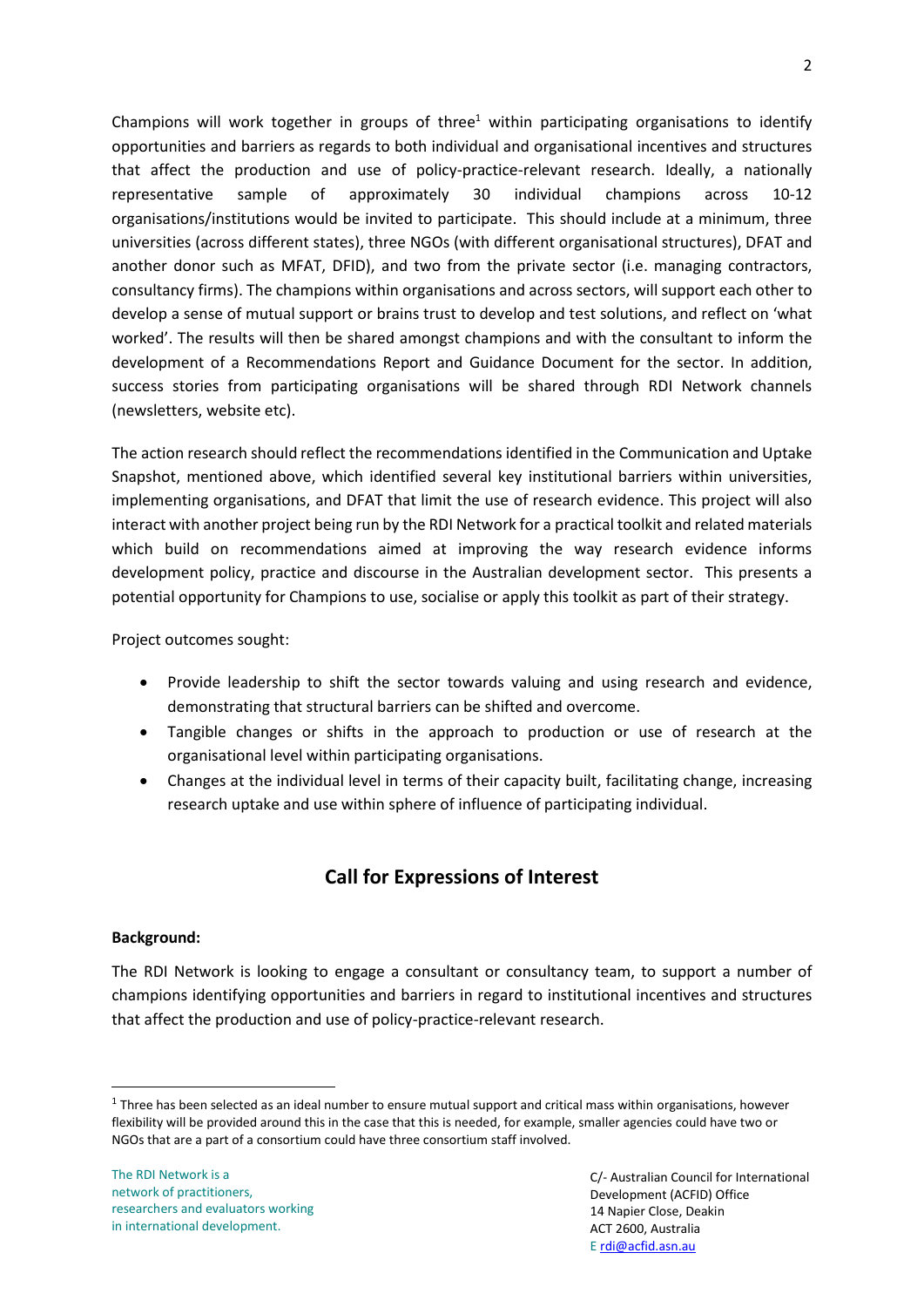The consultant(s) will facilitate the process, monitor the progress, observe and capture the selfreflection of champions (diaries, phone calls, etc.), and proactively sustain the engagement and momentum of the champions over the length of the project. The consultant will need to develop a sense of trust with and within the community of champions over the life of the project to foster ideas and changes in behaviour. The consultant will work with the champions to uncover the pathways to change and document lessons learnt, case studies, and recommendations from the champions, and use this information to produce a report and guidance document for individuals and organisations in the sector.

It is important that a participatory action research approach is used. This will entail leadership from participants, as the required conditions for the champions to investigate, understand and change the way that research is produced and used is from *within* the practice traditions, structures and incentives that inform and orient them.

# **Timeframe and Deliverables**

The scope of the project will entail the following outputs/deliverables:

June – July 2019

- Full project plan, including overall participatory action research design, approach to eliciting commitment and communications with potential champions, an engagement plan, workshop design, approach to research ethics, and a M&E plan, drafted and submitted for RDI Network steering group comment and approval – allow at least ten working days for the steering group to comment (first tranche payment).
- Recruitment and engagement of champions, and organisation of the first workshop with assistance of the steering group.

Aug – Sept 2019

- Organisation of the first workshop, including logistics and facilitation (second tranche payment).

Aug 2019 - April 2020

- Document 3-5 brief interim outputs (creative formats encouraged) for dissemination through RDI and other communication channels (e.g. articles comprising success stories, videos/podcasts etc.)

### Nov – Dec 2019

Organisation of city-based events with the champions who live in the same region, and design of the second workshop.

### March 2020

- Organisation, including logistics and facilitation of the second workshop (third tranche payment)

April – May 2020

The RDI Network is a network of practitioners, researchers and evaluators working in international development.

C/- Australian Council for International Development (ACFID) Office 14 Napier Close, Deakin ACT 2600, Australia E [rdi@acfid.asn.au](mailto:rdi@acfid.asn.au)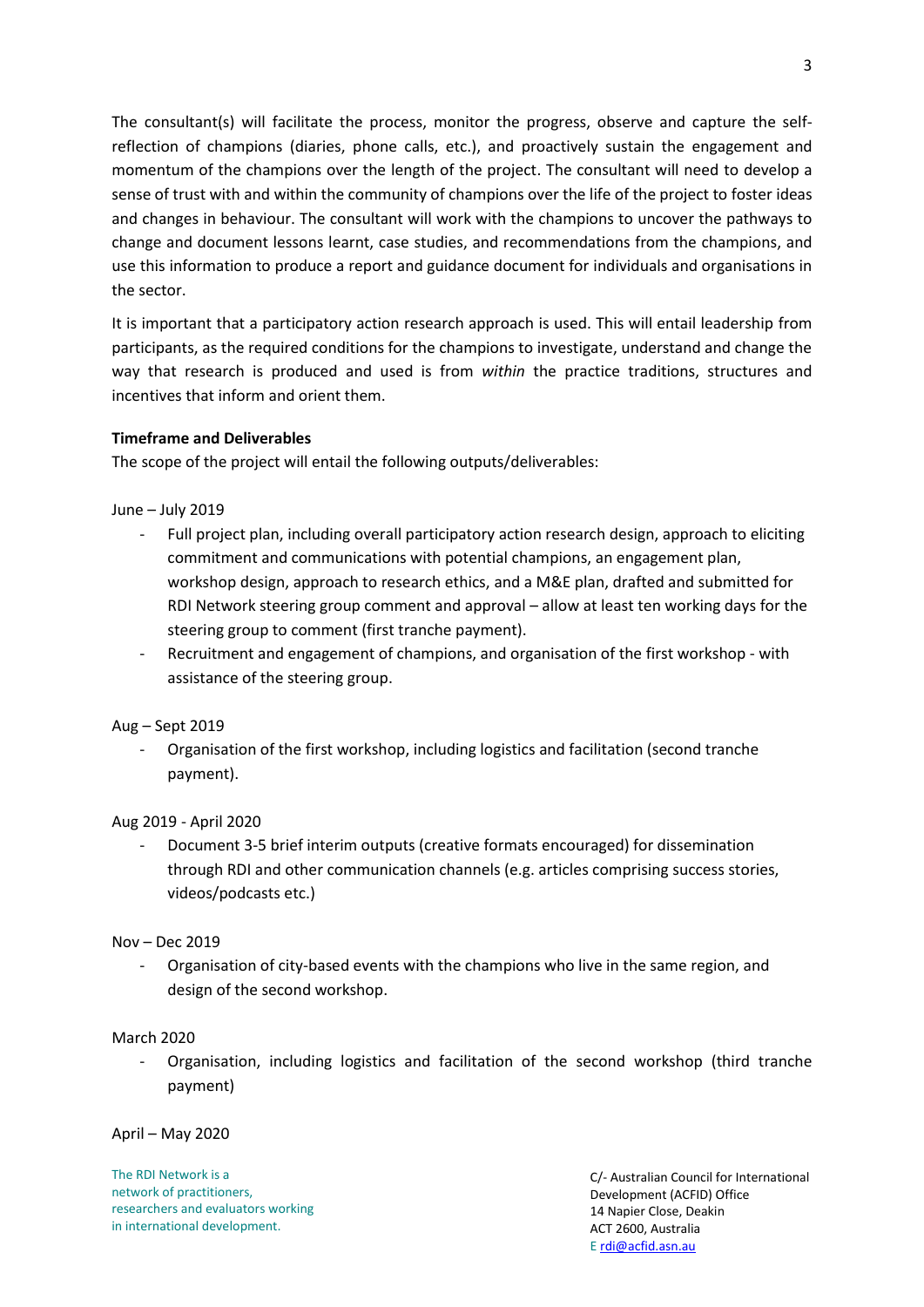- A full report on the project outcomes; guidance document to support individual and organisational/institutional change in addressing systemic barriers and opportunities, towards improving research uptake, use and impact; an updated dissemination and M&E plan, are drafted and submitted for comment by the steering group – allow at least ten working days for the Steering Group to comment.
- Recommendations are given for how to increase the impact of this project and the further work that could be done over a second phase (for internal use)\*
- Documentation is professionally edited and designed, and submitted in an online ready and printable format (fourth tranche payment).

There will need to be continued monitoring and engagement with the champions monthly throughout the project.

The consultant may be required to continue to report to the RDI Network according to the dissemination and M&E plan, outside of the contract period.

\*The consultant may be re-engaged under a separate second contract.

*Any changes to this timeframe will need to be agreed on in advance by the RDI Network and the consultant(s).* 

# **Selection Criteria**

The consultant(s) will be expected to have:

- Ability to establish good working relationships, to convene a community of practice, and to consult with a diverse group of stakeholders in the implementation of a project;
- Demonstrated experience in the design and facilitation of workshops;
- Experience in or an understanding of participatory action research;
- Demonstrated experience in, or an understanding of, the processes for the production and use of policy-practice-relevant research;
- Demonstrated writing skills with an ability to write for multiple audiences; and
- Demonstrated experience in, or an understanding of, international development (both academic and practitioner experience is desirable);

### **Management**

The project will be managed by Dr Philippa Smales, RDI Network and Partnerships Manager, to whom the consultant(s) will report. The RDI Network steering group will also engage at key points during the process to provide input, ideas and high-level oversight. The consultant(s) must also be available for regular teleconferences with the steering group. Final approval of the deliverables will be the responsibility of the steering group.

### **Submission of Expressions of Interest**

Please send an EoI to Dr Philippa Smales, Network and Partnerships Manager, at [psmales@acfid.asn.au](mailto:psmales@acfid.asn.au) with:

The RDI Network is a network of practitioners, researchers and evaluators working in international development.